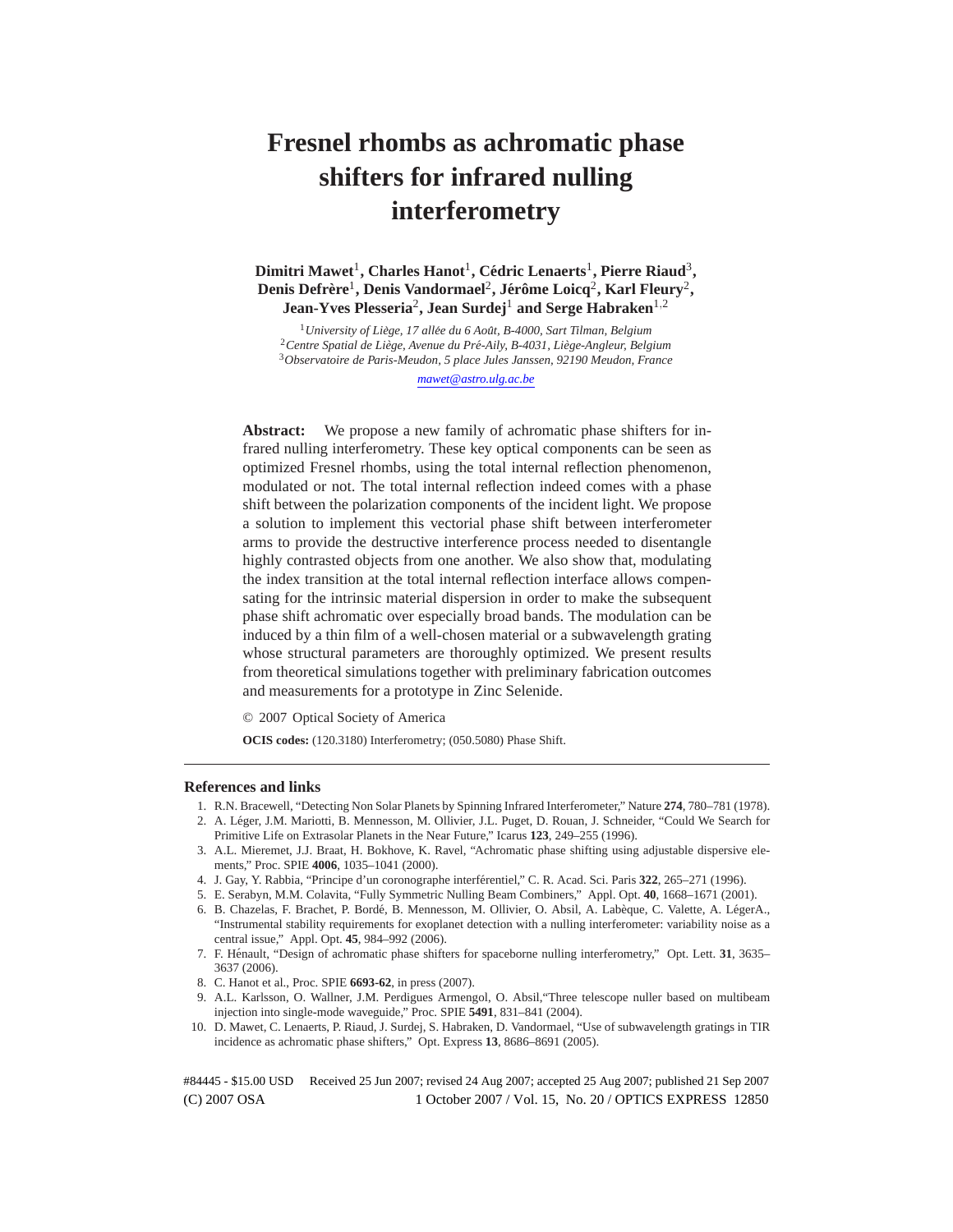- 11. M.G. Moharam and T.K Gaylord, "Rigourous Coupled-Wave Analysis of planar grating diffraction," J. Opt. Soc. Am. **71**, 811–818 (1981).
- 12. M. Born & E. Wolf, "Reflection and refraction of a plane wave," in *Principles of Optics* eds. (Cambridge University press, seventh edition, 1997), 49–53.
- 13. K. B. Rochford, A. H. Rose, P. A. Williams, C. M. Wang, I. G. Clarke, P. D. Hale, G. W. Day, "Design and performance of a stable linear retarder," Appl. Opt. **36**, 6458–6465 (1997).
- 14. R. Anderson, "Quarterwaveplate and Fresnel rhomb compared in the 10-Mum CO2 laser emission region," Appl. Opt. **27**, 2746–2747 (1988).
- 15. P. Clapham, M. Downs, R. King, "Some applications of thin films to polarization devices," Appl. Opt. **8**, 1965– 1974 (1969).
- 16. J.C. Lagarias, J. A. Reeds, M. H. Wright, and P. E. Wright, "Convergence Properties of the Nelder-Mead Simplex Method in Low Dimensions," SIAM Journal of Optimization **9** (1), 112–147 (1998).
- 17. Gary J. Hawkins, *Spectral Characterisation of Infrared Optical Materials and Filters* (PhD Thesis The University of Reading UK, 1998).
- 18. F. Peter, Z Phys **15**, 358-368 (1923).
- 19. W. J. Tropf, "Temperature-dependent refractive index models for BaF2, CaF2, MgF2, SrF2, LiF, NaF, KCl, ZnS and ZnSe," Opt. Eng. **34**, 1369–1373 (1995).
- 20. W. J. Tropf, M.E. Thomas, M.J. Linevsky, "Infrared refractive indices and thermo-optic coefficients for several materials," Proc. SPIE **3425**, 160–171 (1998).
- 21. A. Labèque, B. Chazelas, F. Brachet, C. Commeaux, P. Blache, A. Léger, M. Ollivier, T. Lepine, C. Valette, "The Nulltimate project: building and testing, at low temperature, achromatic phase shifters to prepare the Darwin mission," Proc. SPIE **5491**, 999–1010 (2004).
- 22. P. Lalanne, P. Pichon, P. Chavel, E. Cambril, H. Launois, "Interferometric Characterization of Subwavelength Lamellar Gratings," Appl. Opt. **38**, 4980–4984 (1999).
- 23. W. R. Chen, S. J. Chang, Y. K. Su et al., "Refractive Ion Etching of ZnSe, ZnSSe, ZnCdSe and ZnMgSSe by H2/Ar and CH4/H2/AR," Jpn. J. Appl. Phys. **39**, 3308–3313 (2000).
- 24. K. Kurisu, T. Hirai, K. Fuse et al., "Development of a Diffractive Optical Element for Laser Processing," SEI Technical Review **53**, 86–91 (2002).
- 25. G.R. Mariner and K. Vedam, "Stress-optic coefficient of ZnSe at 10.6 microns," Appl. Opt. **20**, 2878–2879 (1981).
- 26. C. Yang and P. Yeh, "Artificial uniaxial and biaxial dielectrics with the use of photoinduced gratings," J. Appl. Phys. **81**, 23–29 (1997).

## **1. Introduction**

Despite the tremendous progress in the indirect detection techniques and the increasing number of detected extrasolar planetary objects, exoplanet hunters are still struggling with the technical challenges hampering the conception of an observatory that will allow the direct imaging and characterization of Earth-like planets. Indeed, even our best telescopes can't see them directly because of the large flux ratio between the planet and its parent star. For example, an Earthlike exoplanet is typically  $\sim 10^9$  times fainter than its host star in the visible spectrum,  $\sim 10^6$ in the thermal infrared. Among all raised ideas to reach the needed very high dynamic range, such as visible coronagraphy, infrared nulling interferometry proposed by R. Bracewell in 1978 [1] appears to be a most promising technique. The nulling interferometry consists in adjusting the phases (with a  $\pi$  phase shift in the two-telescope case) of the beams coming from various telescopes (two or more) to produce a fully destructive interference on the optical axis, nulling the starlight while letting the planetary signal pass through.

One of the most critical units of a nulling interferometer is the phase shifter. The difficulty is to conceive it to perform well enough over the whole operational bandpass. Remotely characterizing exoplanet atmospheres, which is our ultimate goal, requires spectroscopic analysis over large spectral bands. For example, the Darwin Infrared Space Interferometer [2] considered by the European Space Agency (ESA), or the Terrestrial Planet Finder-Interferometer (TPF-I) considered by NASA, will operate in the infrared wavelength range spanning from 6 to 18 (or 20) µm. Several studies have been initiated by both agencies, with the purpose of selecting the best achromatic phase shifter (APS). Exhaustive listing or detailed trade-off between different existing APS is beyond the scope of this paper. However, let us cite the four most promising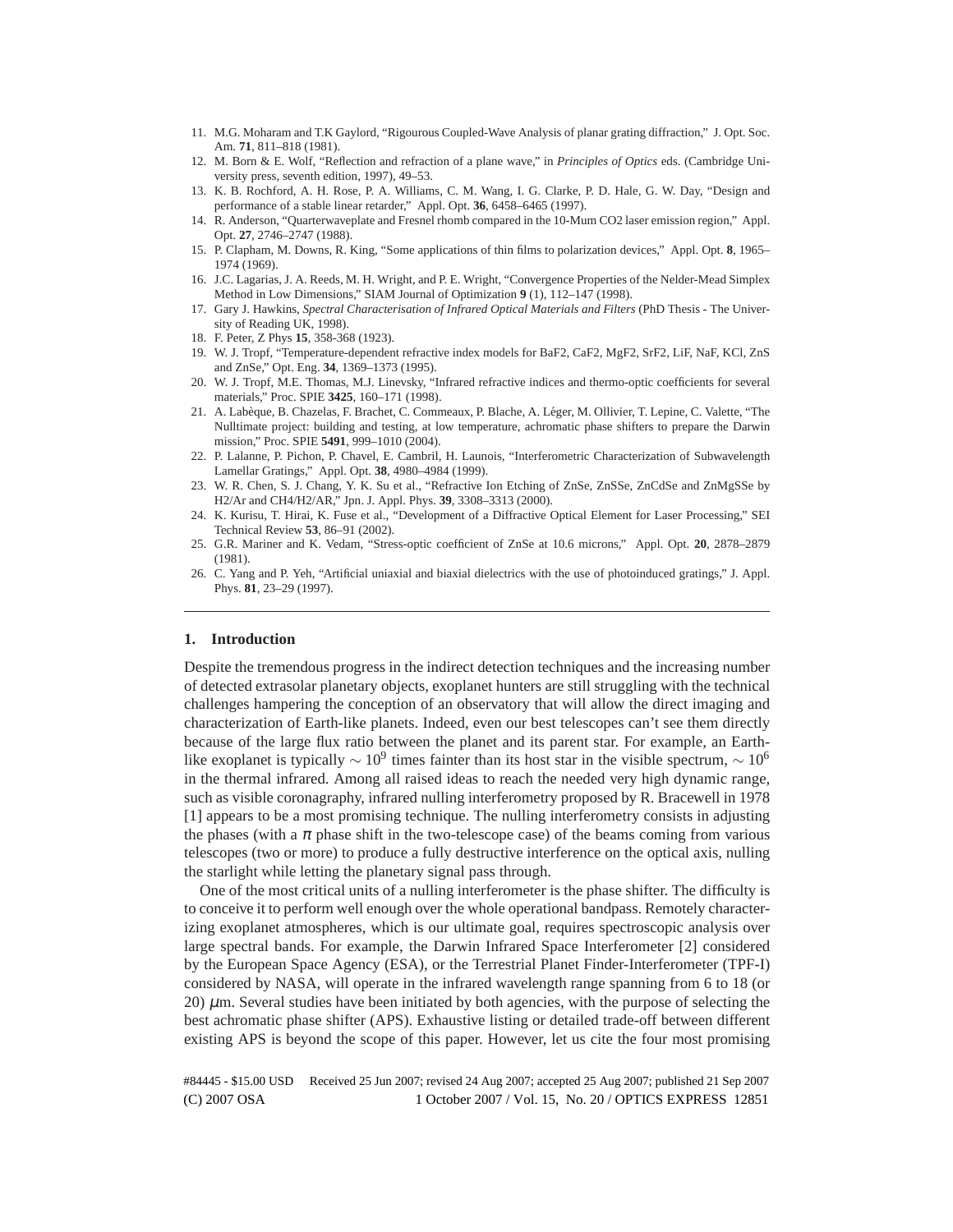concepts that are currently being examined:

- the dispersive plate APS [3], directly inspired by the techniques used by optical designers to minimize lens chromatic aberrations, uses a given number of glass or dielectric plates, whose materials and thicknesses are optimized together with the free-air optical path difference (OPD), mutually neutralizing the various dispersion gradients to produce a given phase shift over the desired bandpass;
- the focus-crossing APS [4], where an achromatic phase shift of  $\pi$  is produced by making the beam cross a focus along one of the interferometer arm;
- the field-reversal APS [5], which is based on the achromatic reversal of the electric-field vector on one of the two interfering waves, by means of a rotational shearing interferometer with a fixed shear of 180 degrees;
- the vectorial APS, subject of this paper, which consists in spatially distributing a phase retardance that is primarily affecting the orthogonal polarization components.

According to [6], for an interferometer with stellar leakages similar to those of a Bracewell two-telescope interferometer, a sensible value for the mean instrumental leakage contribution to the null depth would be

$$
N(\lambda) = 10^{-5} \left(\frac{\lambda}{7\,\mu m}\right)^{3.37} \tag{1}
$$

In addition to the APS imperfections there are many systematic sources of deterioration of the null depth: e.g., telescope pointing errors, photometric unbalance, OPD errors, etc. Consequently, the requirement for the limitation on the null depth due to the APS alone, must be significantly lower than expressed in Eq. 1, i.e.,  $N = 10^{-6}$  or better. In practice, we will always apply a reasonable security by requiring a few  $10^{-7}$ .

As we will show, the vectorial APS family is a promising alternative to the three first mentioned APS. Indeed, as compared to the difficulty of finding the dispersive plate APS working point(s), the vectorial APS implementation is straightforward. Moreover, unlike the focuscrossing and field-reversal APS, vectorial APS do not come with a subsequent pupil flip. The pupil inversion, creating a pair of images for one single planet, induces several limitative consequences. First, the spatial coherence  $\gamma$  of the interfering beams must be of the order of the null specification on the APS, i.e.  $\gamma \leq 10^{-6}$ . Second, Hénault [7] recently stressed out that the pupil-flip APS could be less favorable because the pupil inversion seems to substantially impact extinction maps, implying S/N losses and weakening the detection capacity of the instrument [8]. These problems can only be mitigated with monomode spatial filtering. Third, contrary to the mirror APS which only provides a  $\pi$  phase shift (some interferometer configurations require other phase shift values), the vectorial APS is theoretically able to satisfy any requirements in this respect. For instance, it could provide the 90◦ , 120◦ and 240◦ phase shifts required by the three telescope nuller [9] (TTN), either in the planar or non-planar configuration.

We recently proposed the idea of using subwavelength gratings in total internal reflection (TIR) incidence as achromatic phase shifters [10]. Theoretical calculations using the Rigorous Coupled Wave Analysis [11] (RCWA) pointed to interesting results. The purpose of the present paper is fourfold:

- put the subwavelength grating in TIR incidence APS in the more general context of modulated Fresnel rhomb APS for infrared nulling interferometry;
- presenting a general tolerance study of Fresnel rhomb-based vectorial APS;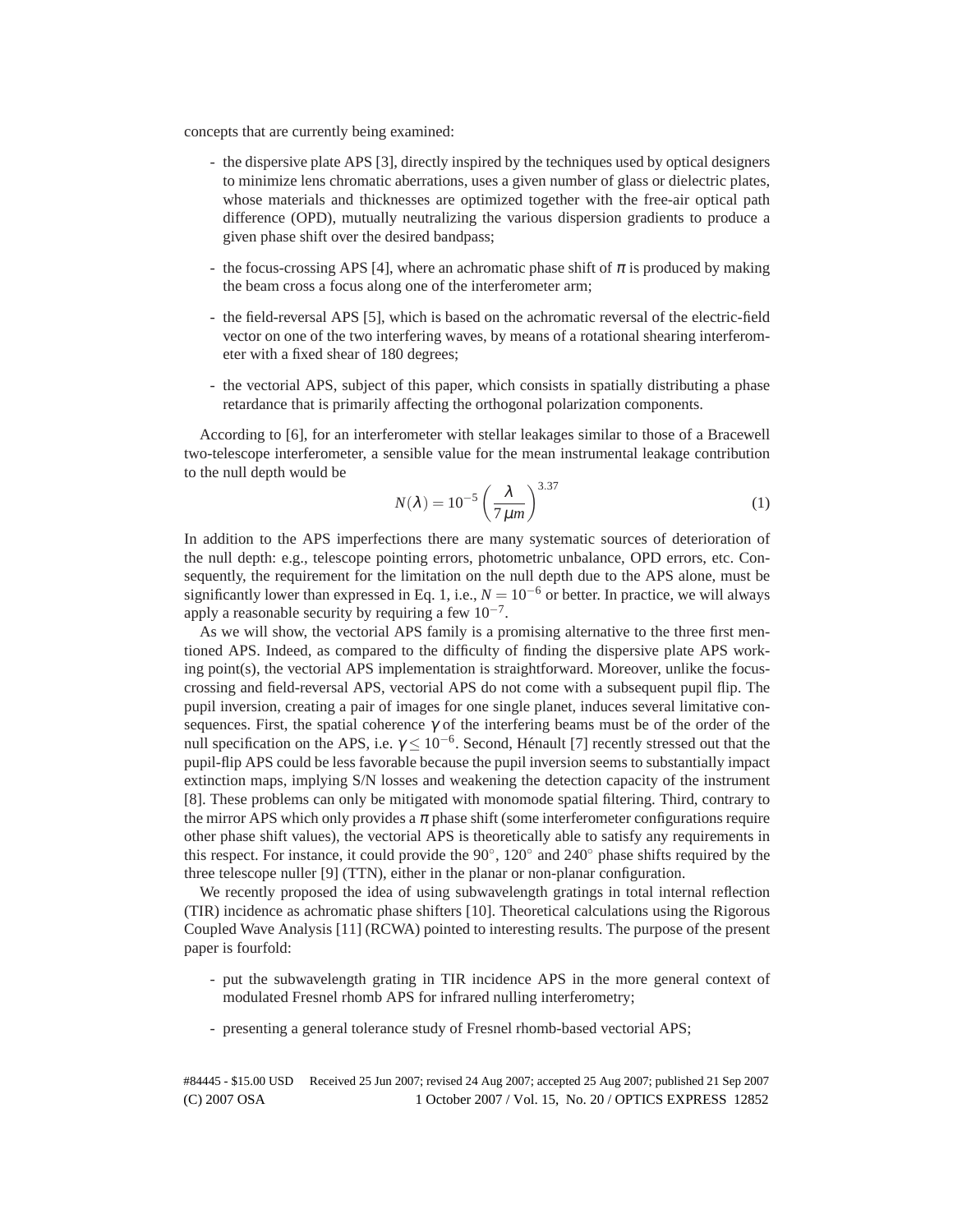- introducing some manufacturing and design considerations for the actual prototype under fabrication at CSL ("Centre Spatial de Liège") to be tested at room (298 K) and cryogenic (100 K) temperatures at IAS ("Institut d'Astrophysique Spatiale", Orsay, France);
- presenting some preliminary retardance measurement results obtained at 632.8 nm.

## **2. Principles**

The TIR phenomenon comes with a phase shift between the vectorial *s* and *p* polarization components. This vectorial phase shift takes the following general form [12]

$$
\Delta \phi_{s-p} = 2 \arctan \left[ \frac{\sqrt{\sin^2 \theta - n_{ti}^2}}{n_{ti}^2 \cos \theta} \right] - 2 \arctan \left[ \frac{\sqrt{\sin^2 \theta - n_{ti}^2}}{\cos \theta} \right]
$$
(2)

where  $\theta$  is the angle of incidence, greater or equal to  $\theta_c$ , the critical angle defined as  $\sin \theta_c =$  $n_{ti} = n_t/n_i$  and where  $n_i$  and  $n_t$  are the refractive indices of the incident and emergent media, respectively. This property is exploited in the well-known Fresnel rhombs, which are retarders to be used alone as polarization optics.

## *2.1. Double rhomb configuration*

Single Fresnel rhombs are known to be very sensitive to incidence angle variations (at the subarcmin level). This drawback would be penalizing in our application since the thermal infrared interferometric beam is likely to slightly diverge because of diffraction while somewhat wandering around because of vibrations. For this reason, we chose the double rhomb configuration for its known insensitivity to incidence variations [13]. Indeed, the pairs of reflections in the two rhombs are complementary (see Fig. 1 and Fig. 2); an increase in the first two TIR angles due to departure from nominal incidence leads to a decrease in the last two angles. Thus if the phase shift varies linearly with the TIR angle, the retardance changes are cancelled. Therefore a wider range of incidence angle variations can be tolerated: up to several degrees.

## *2.2. Modulated total internal reflection achromatic phase shifter*

Classical Fresnel rhombs are limited by the intrinsic index dispersion of the rhomb bulk material [14]. Engraving a subwavelength grating on the TIR interface or simply depositing a single thin layer of a well chosen material leads to a significant improvement. Indeed, the electromagnetic field evanescent interaction with the optimized micro-structure or thin film allows us to tune the index ratio  $n_{ti}$  of Eq. 2. It is to be noted that in the double rhomb configuration, the number of subwavelength gratings to be imprinted (resp. thin film to be deposited) on the TIR



Fig. 1. This scheme shows the double-rhomb configuration.  $\theta_1$  (resp.  $\theta_2$ ) is the angle of incidence upon the TIR interfaces of the first (resp. second) rhomb.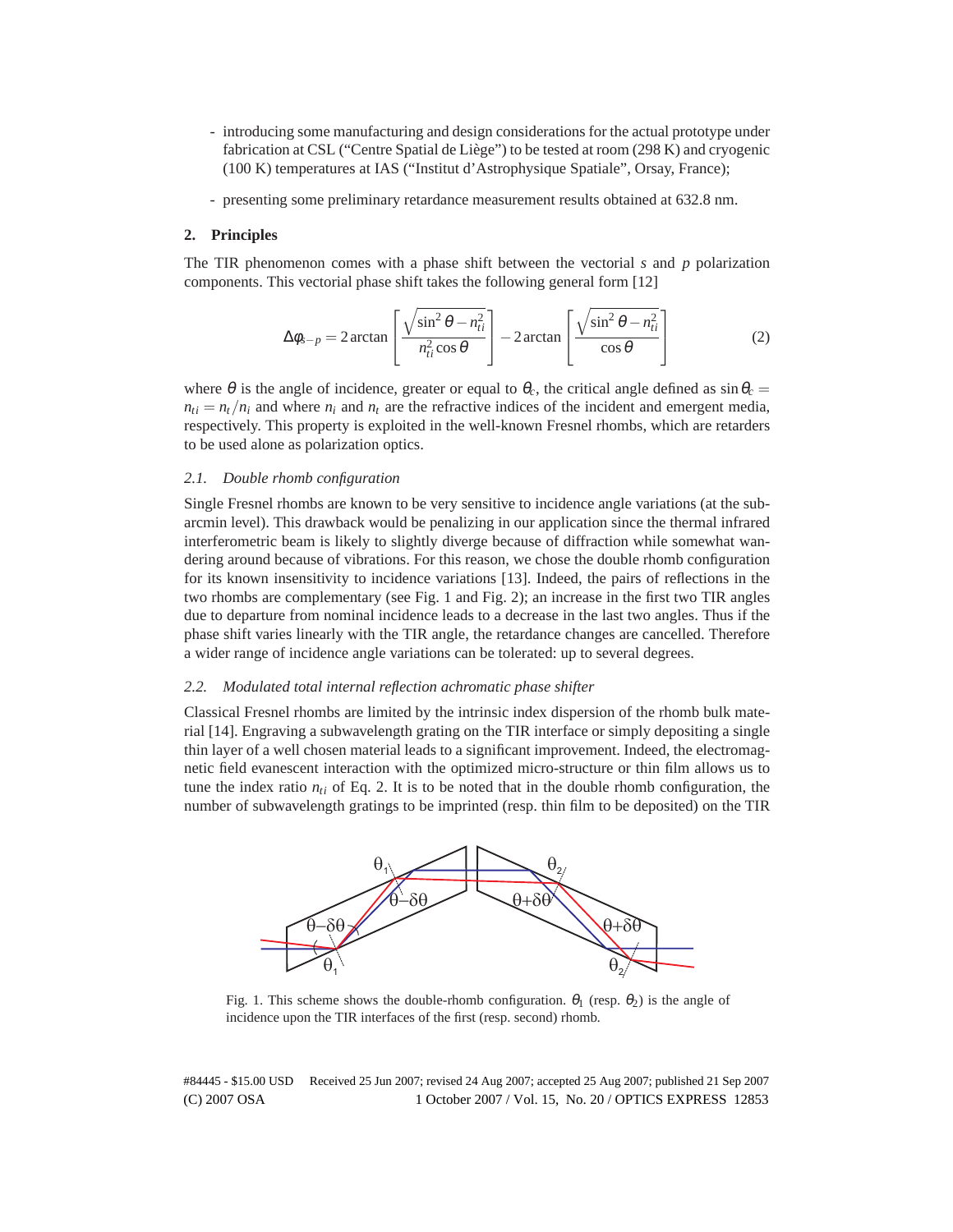

Fig. 2. The double-rhomb geometry allows incidence-angle variations  $\delta\theta$  to be compensated by the angle complementarity between the two rhombs and the linearity of the phase shift with respect to the rhomb angle. The linearity is present in the bare Fresnel rhomb or the TIR modulated one.

interface may be limited to only two out of four. Indeed, the dispersion compensation artificially introduced by the modulated interface can already and substantially improve the global behavior of the component in terms of phase shift achromaticity.

## 2.2.1. Total internal reflection grating

The principle of the total internal reflection grating achromatic phase shifter (TIRG APS) is to use a subwavelength grating in the TIR incidence condition [10]. One dimensional subwavelength gratings turn out to be artificially anisotropic [10]. It means that the structure can be associated with two synthetic effective indices, one for each polarization component: *T E* (transverse electric, vibrating parallel to the grating grooves, or  $s$ ) and  $TM$  (transverse magnetic, vibrating perpendicular to the grooves, or *p*). These effective indices,  $n_{TE}$  and  $n_{TM}$  are totally dependent on the grating and incidence geometries (see Fig. 5), which can be wisely engineered to compensate for the natural material dispersion.

## 2.2.2. Total internal reflection thin film

Instead of engraving a subwavelength grating onto the TIR interface, one can deposit a layer of a well-chosen foreign material. The principle of the so-called total internal reflection thin film achromatic phase shifter (TIRTF APS) is to make use of such a thin film coated with an appropriate thickness on the TIR interface. This principle has been known for quite a long time in the optical where *MgF*<sup>2</sup> thin films are commonly deposited on *BK*7 or Silica rhombs to improve the angular and chromatic behavior of commercial Fresnel rhombs [15].

#### *2.3. Implementation*

Implementing two strictly identical  $\pi$  retarders into the two interferometer arms and rotating them by ninety degrees with respect to each other around the interferometer optical axis, is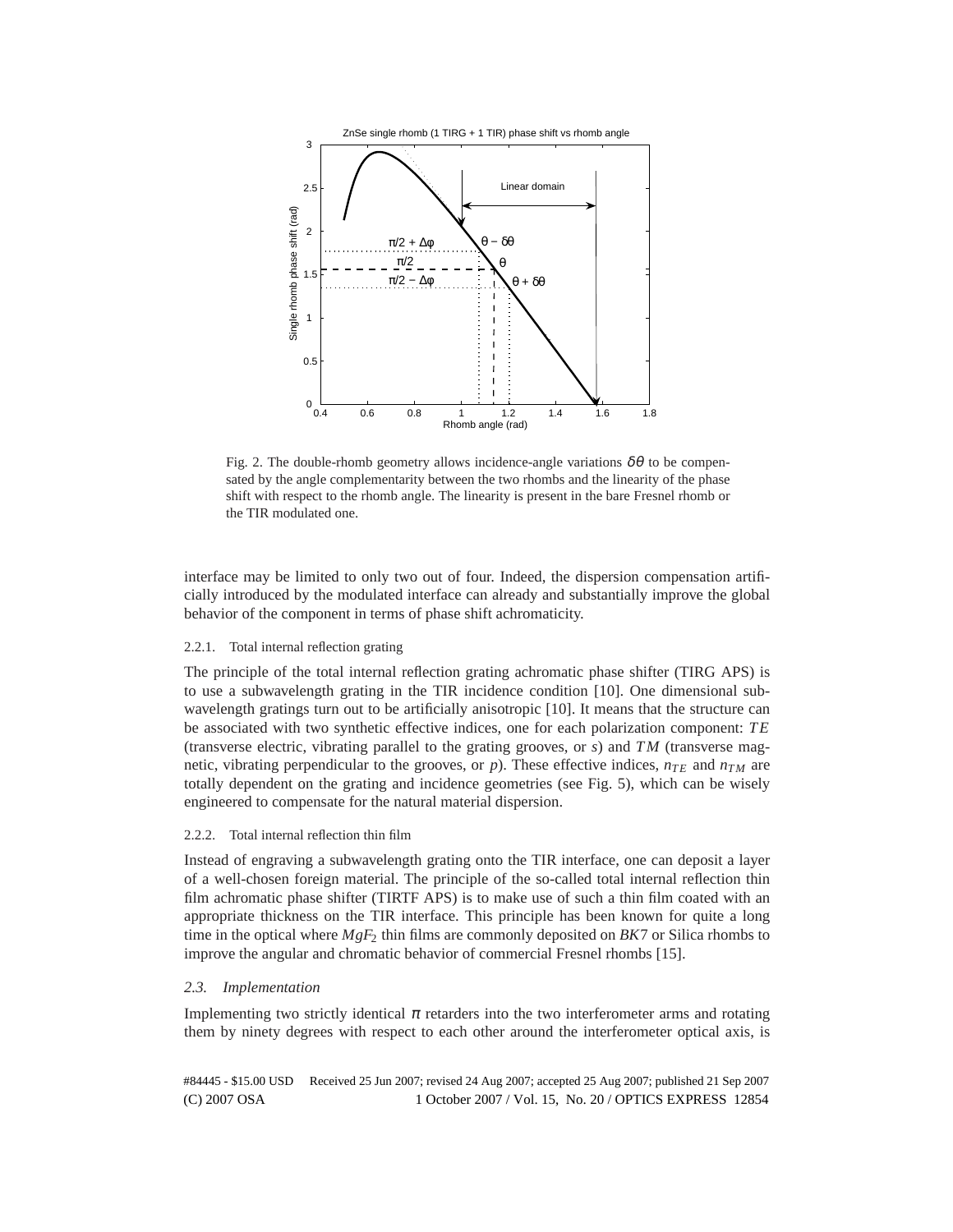

Fig. 3. Implementation of a vectorial phase shifter (retarder) in a two-telescope nulling interferometer (Bracewell). The  $\pi$  retardance between the orthogonal polarizations  $s$  and *p* induced by the light differential optical delay between the slow (s) and fast axis (f) of the vectorial phase shifters 1 and 2 ( $\phi_{s1o} - \phi_{p1o} = \phi_{s2o} - \phi_{p2o} = \pi$ ) can be spatially distributed between the interferometer arms. Indeed, a rotation of 90◦ of the retarders around the optical axis permutes the role of the polarizations so that at the output, the potentially interfering polarization states, i.e. the parallel ones are in phase opposition,  $\phi_{s1o} - \phi_{s2o} = \phi_{p1o} - \phi_{p2o} = \pm \pi.$ 

a practical solution to spatially distribute the initial vectorial phase shift (see Fig. 3); "vectorial" meaning between the polarization components. The ninety degree rotation between the retarders around the optical axis must be respected at  $\pm 2$  arcmin to reach the  $10^{-7}$  secure null depth level.

## **3. Theoretical analysis**

This section is devoted to the theoretical analysis of the TIRG and TIRTF APS. The purpose of this analysis was to optimize (with the "simplex-search" optimization method [16], highly robust when the parameter space is highly discontinuous) the APS component in order to "achromatize" the Darwin/TPF-I working wavelength range:  $6-18 \mu m$ . However, due to practical constraints like wavefront filtering or dichroic limitations, the latter is expected to be divided into two or three sub-bands. In the two-band case, the first one ranges from 6 to 11 microns while the second one ranges from 11 to 18 microns. Before going into the details of the theoretical analysis, one had to choose the materials according to the bandwidth specifications mentioned here above. Regarding this matter, we immediately had to discard common infrared materials like Silicon (*Si*) and Gallium Arsenide (*GaAs*) for their strong multi-phonon absorption features beginning between 8 and 12 microns [17]. For the same reason, we also had to discard Zinc Sulphide (*ZnS*) and Germanium (*Ge*), other widespread infrared materials.

The choice for the bulk material constituting the rhomb in fact revealed to be very difficult and severely limited since the material has to be perfectly transparent up to 18 microns (20 if possible) and of course available in large ingots of very good optical quality (good homogeneity, low impurity, etc.). For this reason, we focussed on common long-wave infrared materials such as Zinc Selenide (*ZnSe*), Cadmium Telluride (*CdTe*), and KRS-5. Although *ZnSe* is in general used in the  $11-18 \mu m$  range,  $CdTe$  and KRS-5 are the only ones perfectly clear up to 18 microns. Note that *ZnSe*, *ZnS* or even CVD (Chemical Vapor Deposition) Diamond can be used as the TIRTF APS layer materials in their phonon absorption ranges since their working thicknesses are very thin and the subsequent absorptions therefore negligible. These selected materials are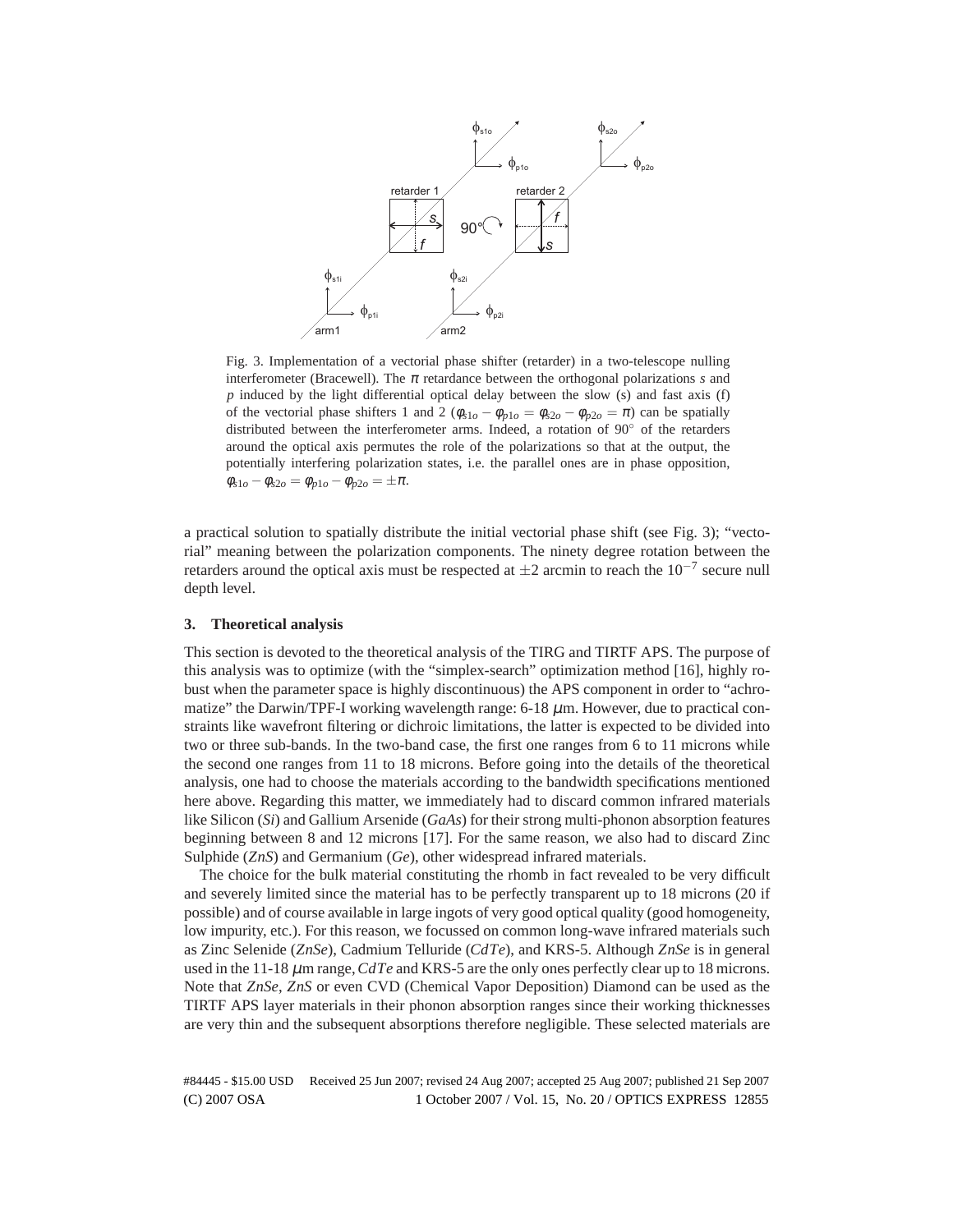

Fig. 4. *ZnSe* double-rhomb APS: comparison between Fresnel Rhomb (FR) with nontreated TIR interfaces, TIR thin film (TIRTF) and TIR grating (TIRG). More than substantially improving the global (mean) null depth over the considered wavelength range, the TIRTF and the TIRG solutions significantly decrease the strong leakage at its edges, inevitable with the FR solution.

common in infrared applications, they cover a large refractive index spectrum  $(n = 2 - 4)$  and their processing (polishing, etching, sputtering, etc.) is in general well known for most of them. The refractive index dispersions will be taken from [18] for Diamond, from [19] for *ZnSe*, from [20] for KRS-5 and from [17] for *ZnS*, *CdTe*.

To simulate grating responses in the subwavelength domain, we used an algorithm based on the RCWA, which is also called the Fourier modal method because it is based on Fourier decompositions of the physical characteristics of the grating and fields so that the resolution takes place in the frequency space.

## *3.1. ZnSe Rhomb*

In its polycrystalline form, *ZnSe* is available in large quantities and volumes at a reasonable cost. It is also relatively convenient to polish with very good surface qualities. Moreover, its thermal properties are very attractive, with a low thermal expansion coefficient  $(7.1 \times 10^{-6}$ /K) and a rather good thermal conductivity  $(0.18 \text{ W/cm/K})$ . Unfortunately, the chosen doublerhomb configuration inevitably lengthens the optical path in the material. For instance, in the present case, a working angle of about 65.03° would lead to a physical path of about 17 cm inside the material for an entrance beam diameter of 15 mm. In the second Darwin sub-band (11−18 µm), such a long path is penalizing since *ZnSe* begins its phonon absorption around 14 microns. Indeed, the absorption coefficient [17] k is equal to  $4.24 \times 10^{-6}$  at 14  $\mu$ m and 298 K, leading to absorption of about 50%. This value reduces to  $2.52 \times 10^{-6}$  at 100 K, giving an absorption of 30%, which remains acceptable for demonstration purposes. For this reason, a *ZnSe* TIRG APS in the double-rhomb configuration will be practically limited to the 6−14µm wavelength range. One of the main outcomes of the theoretical results presented in Table 1 is that the *ZnSe* bare Fresnel rhomb (without any modulation of the TIR interfaces) is not perform-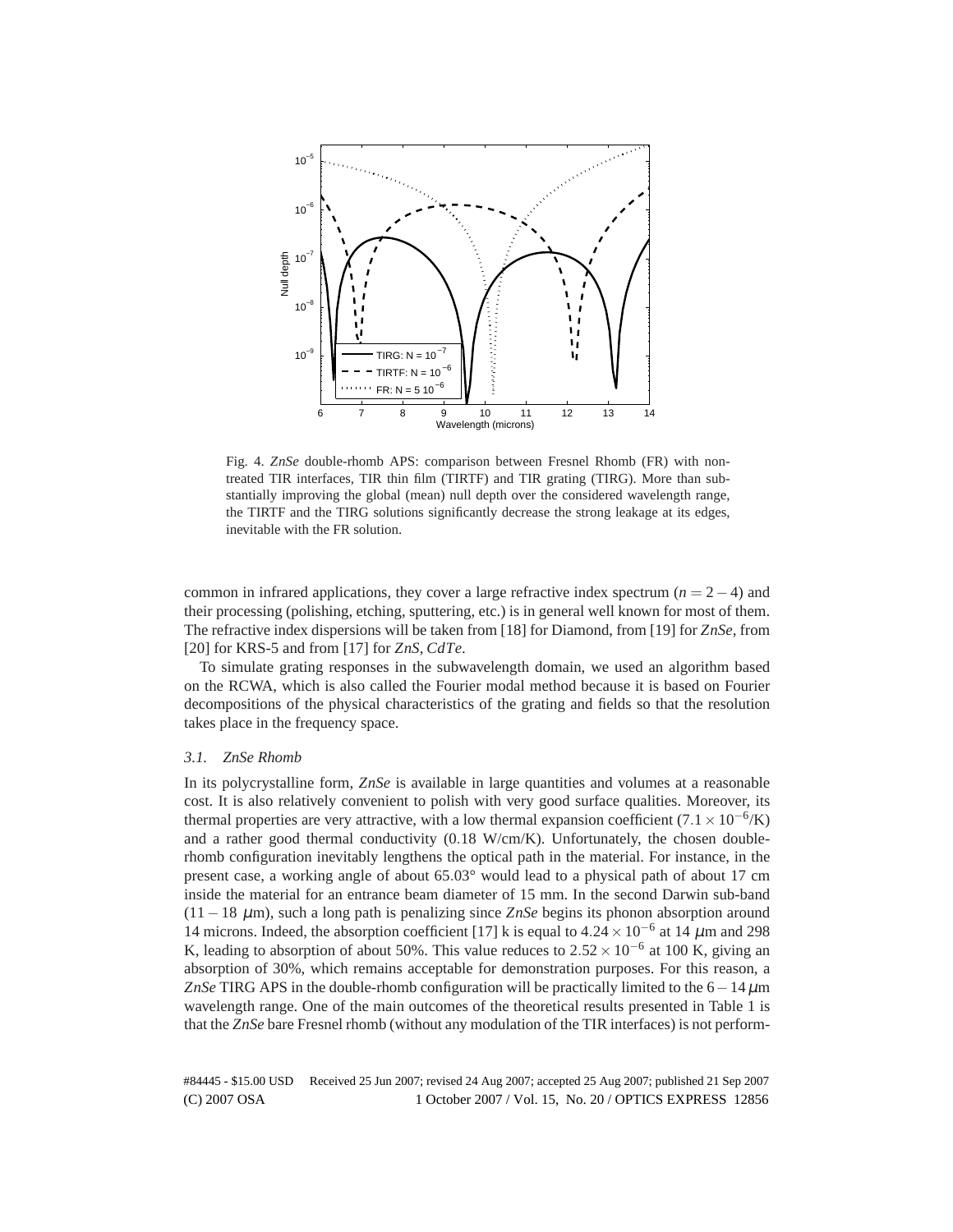| Rhomb material / band     | <b>Fresnel rhomb</b>        | <b>TIRG APS</b>    | <b>TIRTF APS</b>                     |
|---------------------------|-----------------------------|--------------------|--------------------------------------|
| ZnSe / $6 - 11 \mu m$     | $2\times\overline{10^{-6}}$ | $1 \times 10^{-8}$ | D/ZnS layer: $1 \times 10^{-7}$      |
| ZnSe / $6 - 14 \mu m$     | $6 \times 10^{-6}$          | $1 \times 10^{-7}$ | D/ZnS layer: $1 \times 10^{-6}$      |
| $CdTe/6-11 \mu m$         | $2 \times 10^{-7}$          | $5 \times 10^{-9}$ | D/ZnSe/ZnS layer: $1 \times 10^{-8}$ |
| $CdTe/11-18 \ \mu m$      | $8 \times 10^{-7}$          | $1 \times 10^{-8}$ | D/ZnSe/ZnS layer: $5 \times 10^{-8}$ |
| $CdTe/6-18 \mu m$         | $2 \times 10^{-6}$          | $1 \times 10^{-7}$ | D/ZnSe/ZnS layer: $5 \times 10^{-7}$ |
| KRS-5/6 – 11 $\mu$ m      | $2 \times 10^{-7}$          | NA.                | <b>NA</b>                            |
| KRS-5 / 11 $-$ 18 $\mu$ m | $1 \times 10^{-6}$          | <b>NA</b>          | N <sub>A</sub>                       |
| KRS-5 / $6 - 18 \mu m$    | $2 \times 10^{-6}$          | N <sub>A</sub>     | N <sub>A</sub>                       |

Table 1. Average null depths for the optimized Fresnel double rhomb, TIRG, TIRTF configurations for the selected infrared materials. D stands for Diamond (CVD).

ing well enough for the Darwin baseline 10−<sup>6</sup> specification (see Fig. 4, dotted line). However, depositing a foreign material at the TIR interface or imprinting a subwavelength grating onto it allows overcoming this limitation in the  $6-11 \mu m$  wavelength range. In the larger  $6-14 \mu m$ range, only the subwavelength grating solution is able to meet the specification (Fig. 4, continuous line) while the thin film one just misses it by a small factor (Fig. 4, dashed line).

## *3.2. CdTe Rhomb*

Availability of *CdTe* ingots is more limited than *ZnSe* ones. Polishing of *CdTe* is quite delicate but currently under evaluation for improvement by several manufacturers. *CdTe*, which also possesses rather good thermal characteristics (expansion coefficient of  $5.9 \times 10^{-6}$ /K and conductivity of 0.062 W/cm/K), nevertheless appears to be a viable potential solution. Indeed, as already stated, *CdTe* is one of the selected rhomb materials perfectly clear up to 18 microns. Moreover, theoretical RCWA results are excellent, showing better performance than *ZnSe* (see Table 1). First of all, the *CdTe* bare Fresnel rhomb solution is worth considering since it is theoretically performing well enough, at least for the Darwin first sub-band but unfortunately not for the second one. Depositing a thin film of a foreign material (e.g., Diamond, *ZnSe* or *ZnS*) overcomes this limitation. As far as the subwavelength grating solution is concerned, results are comfortably in the specifications for both bands. Let us emphasize that there exists a most interesting theoretical solution which would "achromatize" the full Darwin wavelength range from 6 to 18 microns with a single APS consisting of an optimized double *CdTe* rhomb modulated with a subwavelength grating (Table 1).

## *3.3. KRS-5 Rhomb*

KRS-5 infrared dispersion is extremely low [20], making it an ideal material for a Fresnel rhomb. Indeed, results displayed in Table 1 confirm its very good potential. Unfortunately, KRS-5 is a very difficult material to handle. It is toxic, brittle and is not easily polished (to our knowledge its polishing was never demonstrated at qualities better than  $\lambda/4$  rms,  $\lambda = 632.8$ nm). It is to be emphasized that KRS-5 is common in infrared applications despite its bad thermal conductivity (5.4 × 10<sup>-3</sup> W/cm/K) and expansion coefficient (5.8 × 10<sup>-5</sup>/K). KRS-5 was also considered since it is one of the rare materials perfectly transparent above 15 microns. Finally, KRS-5 cannot be micro-structured nor easily treated with foreign materials because of its chemical reactivity.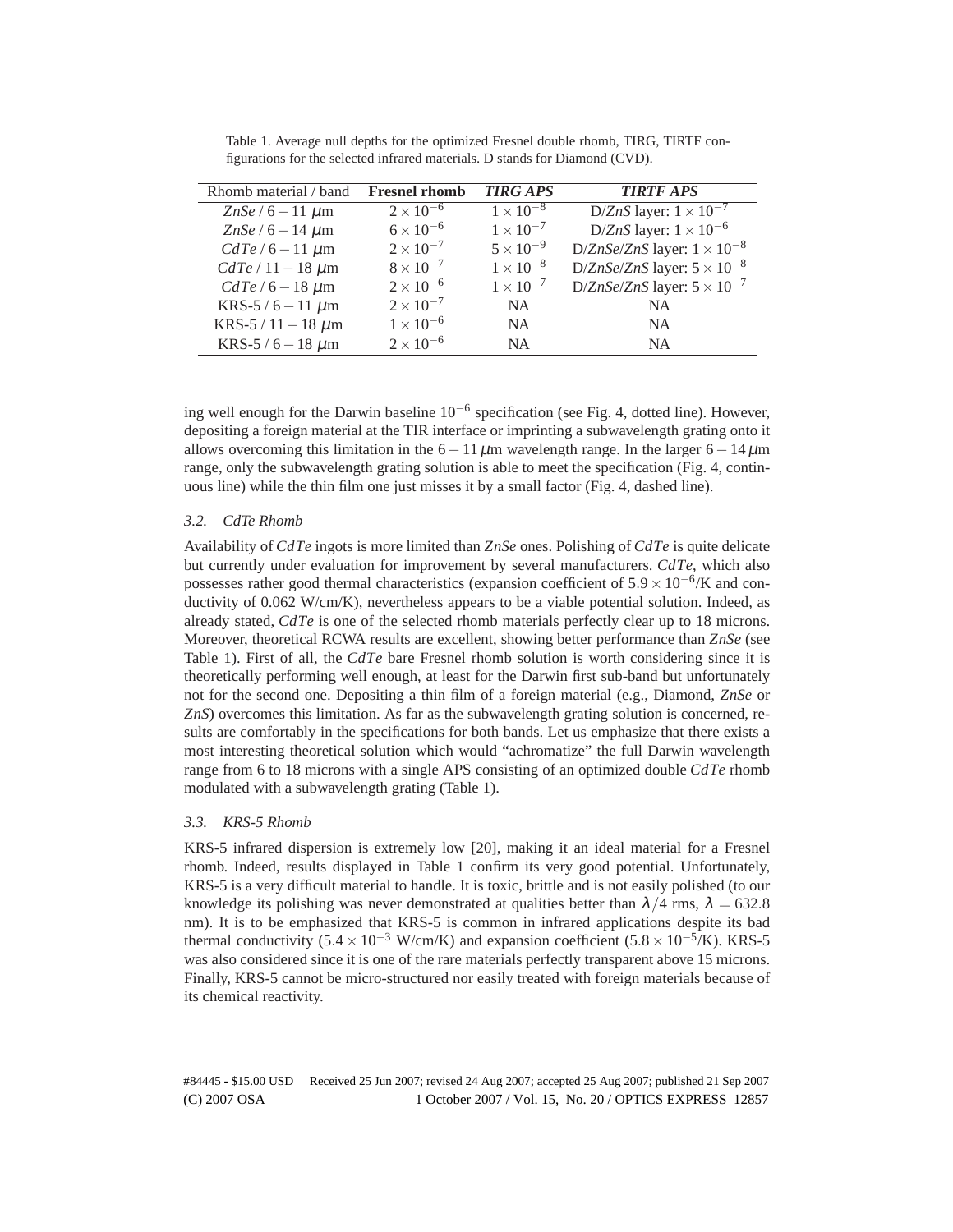## **4. Design and tolerancing of a modulated Fresnel rhomb prototype**

In this section, we will discuss the design of a modulated Fresnel rhomb prototype intended at being one of the APS selected for study, fabrication and test in the framework of one of ESA's Darwin R&D preparatory activities: Nulltimate [21], which is a project of infrared cryogenic (100 K) nulling testbed. This section will be devoted to the tolerancing of the subwavelength grating and the macroscopic rhomb. The choice of the material for the prototype has been made thanks to a trade-off matrix. Even if *CdTe* shows the best theoretical characteristics in terms of transparency and performances, *ZnSe* was the retained material to make the prototype in the  $6-14 \mu$ m Nulltimate wavelength range for the following reasons:

- in its polycrystalline state, *ZnSe* is a priori easy to source, and a convenient material to handle and polish (surface qualities of  $\lambda/30$  rms with  $\lambda = 632.8$  nm are routinely obtained);
- it is compatible with the thickness-adjustable beam splitters of the Nulltimate test bench which are planned to be in *ZnSe*;
- it is transparent in the optical, letting the *HeNe* 632.8-nm interferometric metrology beam pass through.

## *4.1. TIRG tolerancing*

The fabrication of the TIRG APS will be based on micro-electronic technologies. The first classical step consists in imprinting a photomask of the grating in a photoresist coated on the chosen substrate material. The precision of this step is critical because it defines once and for all the lateral dimensions of the grating (Fig. 5): its period  $\Lambda$  and the so-called feature line, i.e., the period multiplied by the filling factor *f* . This pattern will then uniformly be transferred into the substrate by an appropriate reactive plasma-beam etching down to the desired depth (*h*). The fabrication has to be interactive to properly compensate for process errors. In situ monitoring is a possible solution [22] but not the only one as we will discuss.

#### 4.1.1. Manufacturing scenario

Let us now consider the *ZnSe* TIRG APS designed for the 6-14  $\mu$ m wavelength range. A rough optimization for this range leads to a 900-nm period. Then, assuming this fixed period, best



Fig. 5. Schematic of a subwavelength grating. The structure parameters are: the grating vector  $|\underline{K}| = 2\pi/\Lambda$ , perpendicular to the grating lines, with Λ the spatial period, the thickness *h* and the filling factor *f*, such that *f*Λ is the feature line. *TE* and *TM* are the orthogonal polarization components of the  $\theta$ -incident light.  $n_i$  and  $n_t$  are the refractive indices of the incident and emergent (transmitting) media, respectively.  $n_1$  and  $n_2$  are the refractive indices of the grating itself (in this case,  $n_2 = n_i$  and  $n_1 = n_t$ ).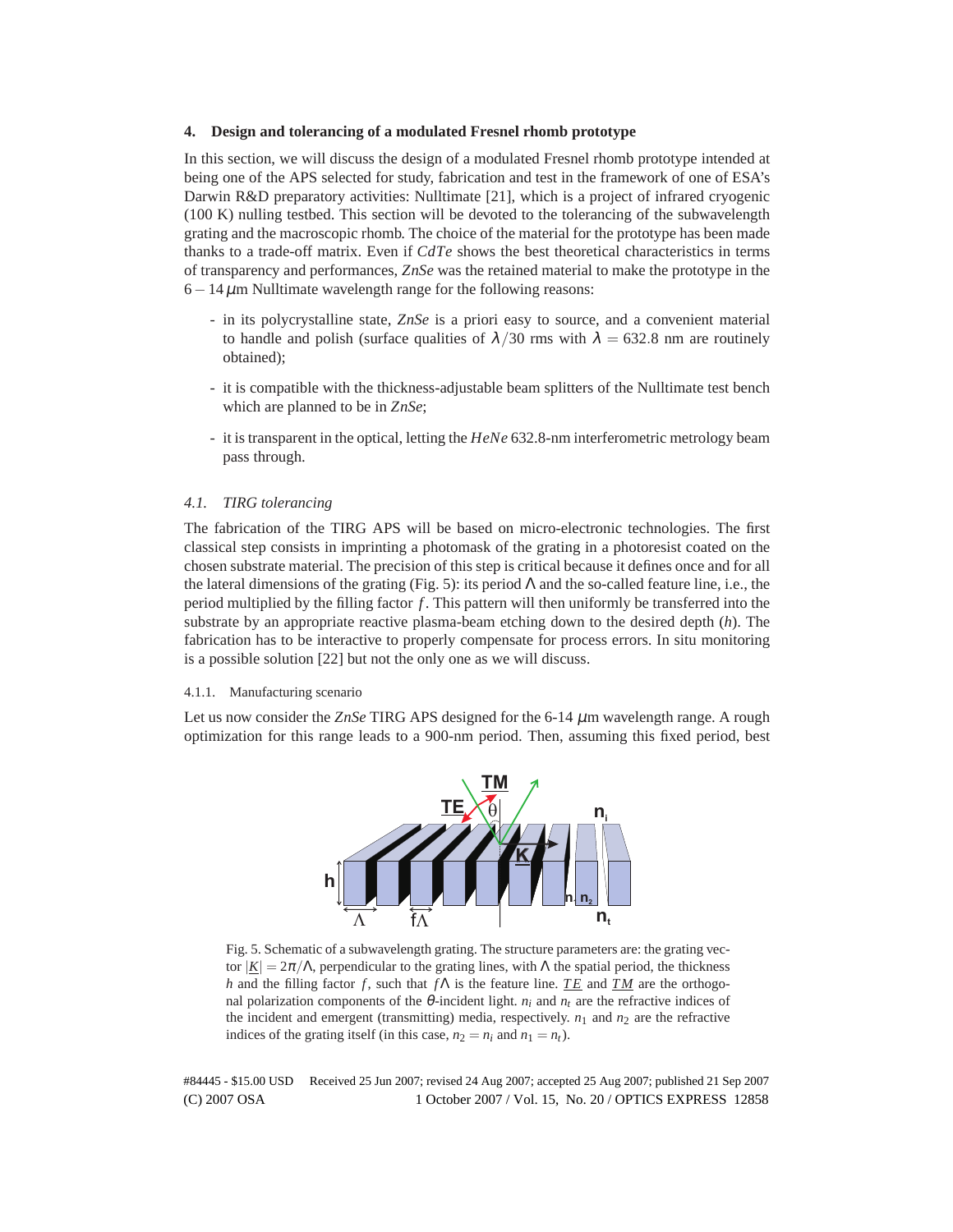

Fig. 6. 6-14 µm *ZnSe* double rhomb APS with 900 nm period. Top left: optimized null depth vs feature line. Top right: thickness adjustment (optimized) vs feature line. Middle left: angle optimized null depth vs thickness for a fixed feature line of 250 nm. Middle right: corresponding angle adjustment (optimized) vs thickness. Bottom: two-dimensional maps of the null depth (log scale,  $10^{-\alpha}$ ) according to the variables "thickness of the layer" and "incidence angle". Left: *ZnSe* TIRTF APS coated with Diamond for the 6 to 14 micron band. Right: *CdTe* TIRTF APS coated with Diamond for the 6 to 18 micron band.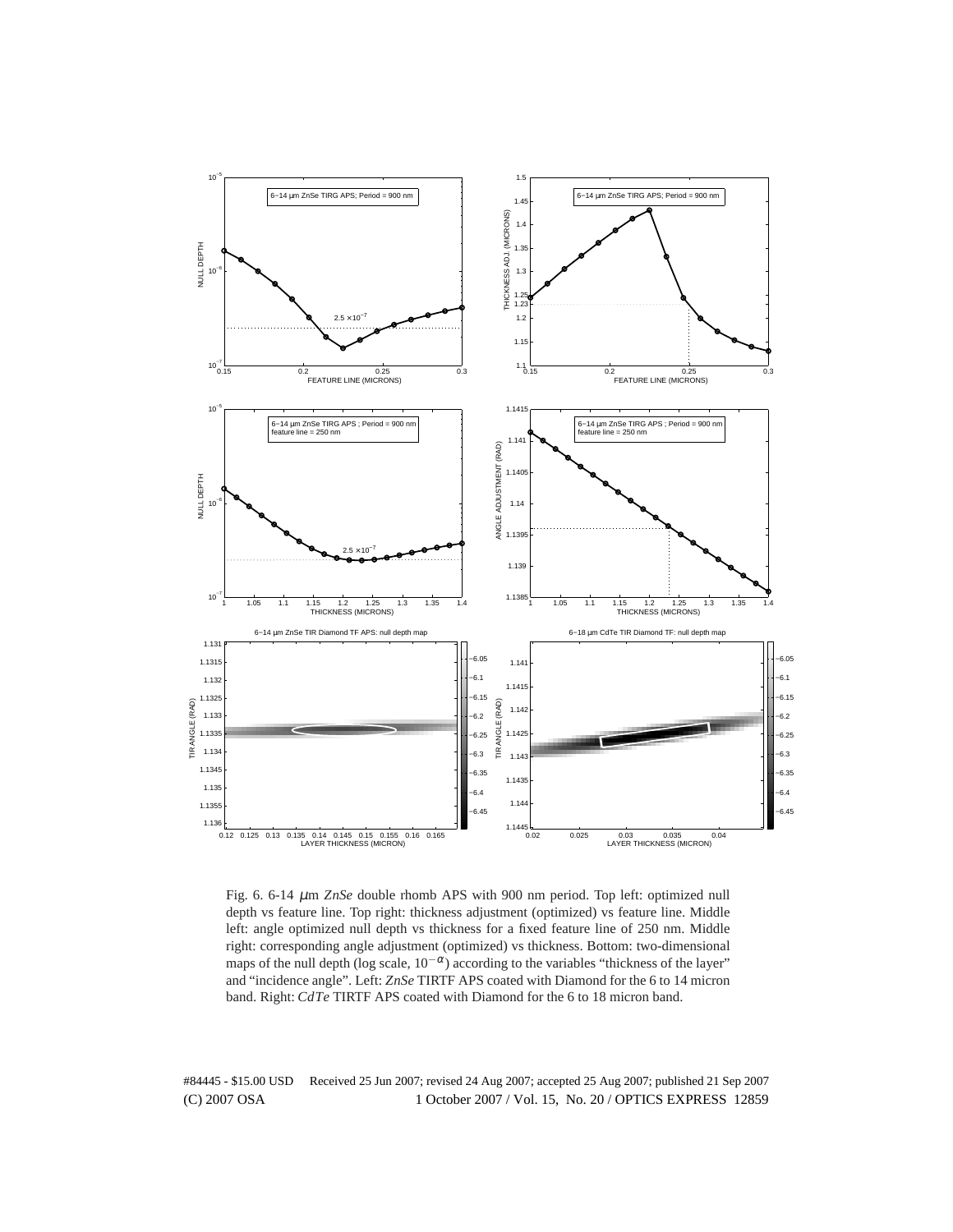

Fig. 7. Trapezoidal profile likely to emerge from the plasma-etching process. The new parameter to be taken into account is the grating slope angle  $\alpha$ .

solutions are searched using the "simplex" optimization method [16] coupled to the RCWA algorithm with the filling factor f, the grating thickness h and the incidence angle  $\theta$  left as free parameters. Results of this optimization are displayed in Fig. 6 (top left), where the optimal null depth is plotted versus the feature line, i.e., the product of the 900-nm fixed period and the varying filling factor. Continuous variations are now imposed to the feature line while letting the optimization algorithm find the corresponding adjustment of the thickness that minimizes the null depth (see 6, top right). The best null depth, in this case the minimum one, is about  $1.5 \times$ 10−<sup>7</sup> . This optimal value is obtained for the 220-nm feature line. The corresponding adjusted thickness is 1.43  $\mu$ m. If we calculate the grating aspect ratio, we find 6.5 which is demanding given the nature of the material to be subsequently etched. To relax this difficulty, we chose the conservative width of 250 nm for the feature line which corresponds to an adjusted thickness of 1.23  $\mu$ m and a subsequently reduced aspect ratio of about 5. Let us now fix the feature line to 250 nm, keep the period at 900 nm and vary the thickness artificially, letting the optimization algorithm find the corresponding incidence polar angle  $\theta$  adjustment that minimizes the null depth. Results of this analysis are shown in Fig. 6, middle left and right. Provided that the polar angle can be adjusted with a sub-arcmin precision, the  $N \approx 2.5 \times 10^{-7}$  tolerance on the thickness definition is  $1.23 \pm 25$  nm, i.e., about 2%, which is feasible.

The conclusion of this tolerance analysis is that, provided that there are interactions between measurements and manufacturing at each key step, the tolerances on the parameter definitions are rather comfortable, up to a few tens of nanometers for the feature line and the thickness. A posteriori correction is reported on the incidence angle which is very convenient since the double-rhomb geometry still ensures the insensitivity to the entrance beam incidence configuration (input angle and beam divergence, for instance) at the macroscopic level.

#### 4.1.2. Grating slope angle

Departure from the nominal assumed grating profile, i.e. a perfectly rectangular one, is likely to naturally emerge from the plasma-beam etching process (Fig. 7). The calculated tolerance on the grating slope angle  $\alpha$  is  $5^\circ$ , which is very tight and necessitates very directional and anisotropic plasma etching processes.

## *4.2. TIRTF tolerancing*

As far as an eventual TIRTF APS component is concerned, tolerancing can be envisaged in another way. Since the parameter space is limited to two variables, i.e. the thickness of the layer and the angle of incidence, the working points can be traced in two-dimensional maps. From Fig. 6 bottom, we can conclude that the tolerance on the thickness is of  $\sim$  10%. It is to be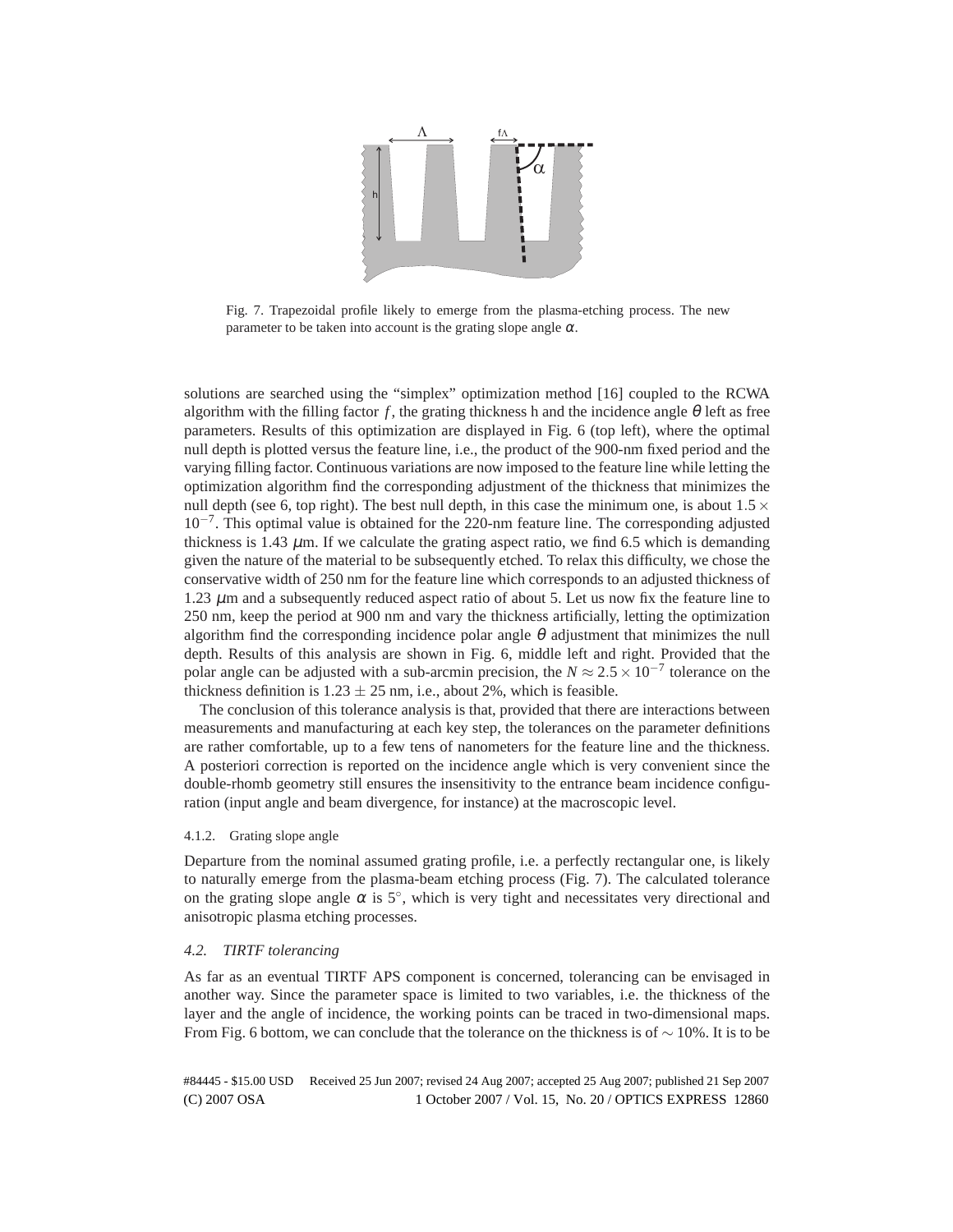

Fig. 8. Double-rhomb geometrical scheme and definition of the wedge angle *w*.

noted that coatings are routinely deposited with a precision of  $\sim$  1% on the thicknesses.

## *4.3. Surface roughness and material homogeneity*

We have conducted a complete tolerancing study of roughness and homogeneity effects using a Monte-Carlo method coupled with rigorous diffraction analysis. The conclusion is that the surface roughness and grating thickness variability should not exceed 10 nm rms. Concerning linewidth roughness (feature line uniformity), it should not depart from 25 nm rms. As far as material refractive index homogeneity (δ*n*) is concerned, the conclusion is that the current *ZnSe* synthesizing method (CVD) provides an excellent optical quality ( $\delta n \approx 3 \times 10^{-6}$ ) that should not affect the nulling performance of the interferometer [8]. Small defects should moreover be filtered out by the planned spatial filters.

## *4.4. Rhomb geometry and ghosts*

The geometry of the rhomb (Fig. 8) is well constrained by the TIR optimal angle ( $\theta' \approx 65^{\circ}$ ) and the dimension of the incoming interferometric beam, i.e.  $B=15$  mm in diameter (the input face size E will be 20 by 20 mm ). Each of the four rhombs must be strictly identical with arcsec precision for the angles and micrometric precision for the dimensions, which can be ensured to a certain degree by polishing them together in a same batch. Slight departure from nominal dimension will impact OPD, but can be compensated thanks to the thickness-adjustable beam splitters of the testbed which are also in *ZnSe*. In order to dump stray light originating from spurious reflections at the *ZnSe*/air interfaces, we chose to apply anti-reflective treatments  $(R \approx 1.5\%)$ . Unfortunately, given the stringent constraints of nulling interferometry, we also had to apply well-chosen wedges between rhomb interfaces. In order to further mitigate ghosts, we have used ray-tracing analysis which led to an optimal wedge value of  $w = 1^\circ$ . Both rhombs of the double-rhomb configuration possess the same but opposed wedge angle so that deviation and dispersion are annihilated and therefore do not impact the nulling process (Fig. 9). Let us also mention that the rhomb spacing *D* must be identical at the 0.1 mm-level between both interferometer arms in order to avoid differential dispersion of the OPD.

## **5. Manufacturing**

In this section, we will present some manufacturing details for the *ZnSe* Fresnel rhomb APS.

#### *5.1. ZnSe Rhomb cutting and polishing*

We have conducted cutting and polishing trials of *ZnSe* rhombs with the appropriate global geometry and dimensions (Fig. 10). Results of ZYGO interferometric measurements in terms of surface quality comfortably fall in the specifications, and beyond our expectations with surface figures of  $\lambda/100$  rms ( $\lambda = 632.8$  nm). Concerning the roughness, WYKO profilometer measurements give a rather good 3 nm rms.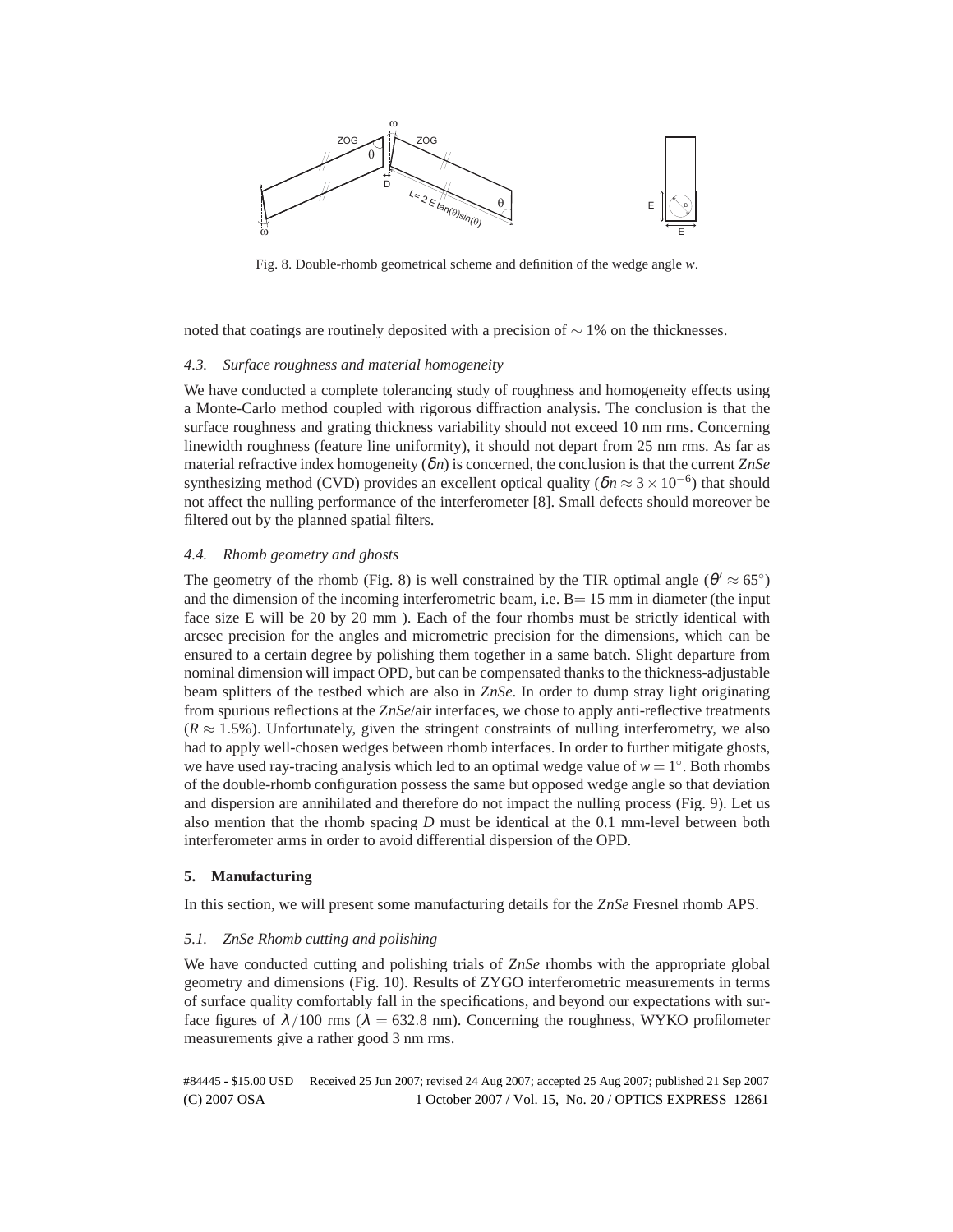

Fig. 9. ZEMAX ray-tracing analysis of a *ZnSe* double wedged (1◦ ) rhomb.



Fig. 10. a. Picture of a *ZnSe* Fresnel rhomb. b. ZYGO interferograms. c. WYKO profiles.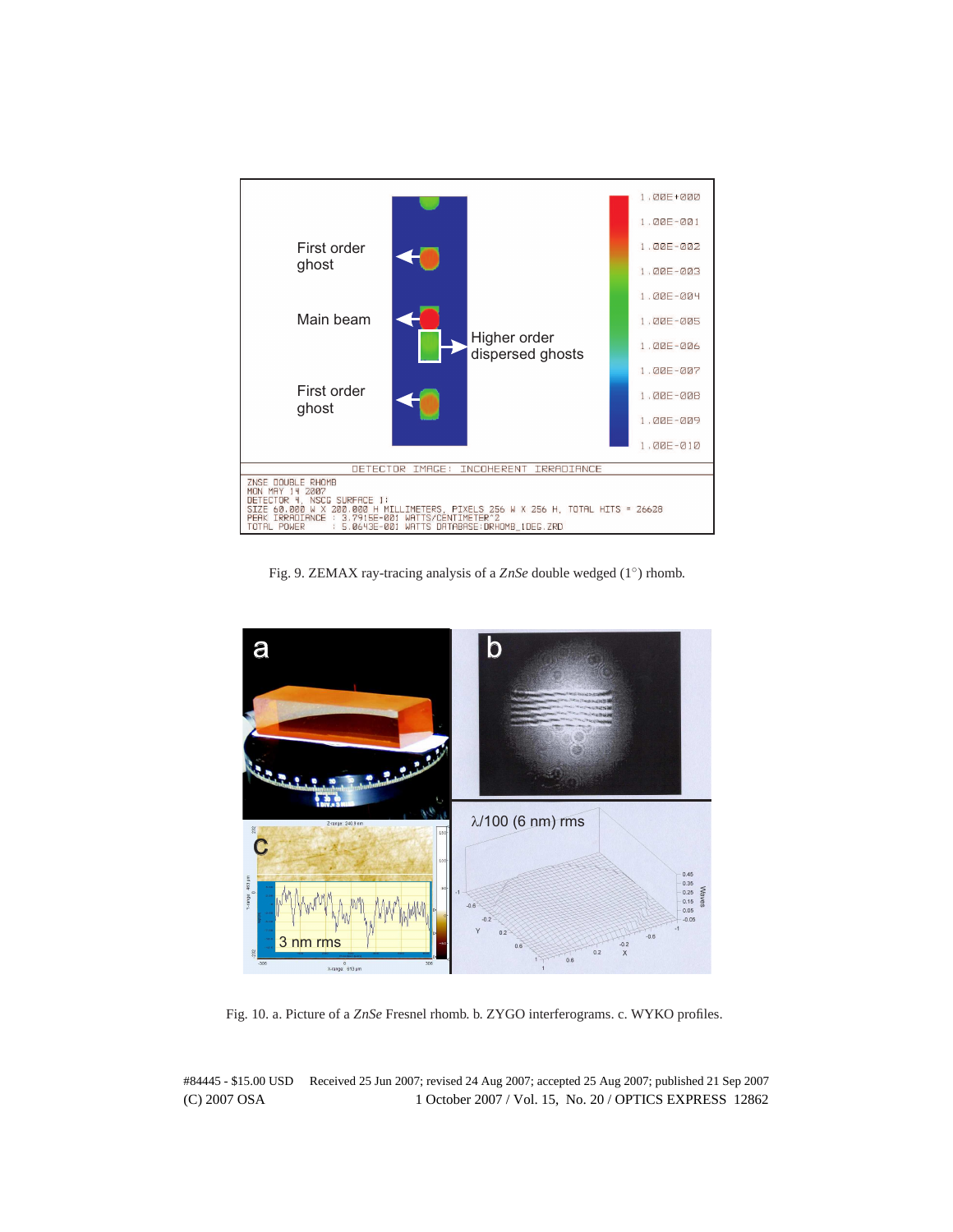

Fig. 11. Left: principle of holographic lithography (Lloyd mirror mounting). The grating period is inversely proportional to the angle between the two interferometer beams. Right: Micro-pattern on photoresist to be transferred by reactive plasma beam etching into the *ZnSe* substrate. The period and filling factor correspond to the design specifications.

## *5.2. TIR Grating manufacturing*

We chose to manufacture the micro-pattern using holographic lithography and dry etching. The first one is necessary for masking the parts of the substrates to be protected during the etching step (Fig. 11, right). Direct laser writing or classical mask exposure techniques are not applicable onto the rhomb facets since they are designed to accommodate thin and flat substrates such as wafers for micro electronics. The holographic recording allows us to overcome this limitation by imprinting the photoresist mask thanks to a two-wave sinusoidal interference fringe pattern (Lloyd mirror mounting, Fig. 11, left). A good understanding and control of the recording and developing parameters (as energy dose, development duration, resist thickness, resist optical contrast, etc.) have produced reproducible rectangular binary profiles with a controlled filling factor (at the 10-nm level) instead of the natural sine profile. After its processing, the remaining photoresist pattern serves as a lithographic mask for the subsequent reactive plasma beam etching (RPBE) process, which makes use of both the ballistic effect and chemical reactivity of a beam of reactive ions to transfer structures into a substrate. The various parameters (gas melanges, beam energy, beam incidence, etc.) characterizing the etching process are optimized for the transfer into various materials. The interest of such a technique comes particularly from its high selectivity, the potential to efficiently etch one material and not another coexisting one, used as a mask. The infrared material (*ZnSe* or *CdTe*) is engraved using a selective chemistry  $(CH_4/H_2$  [23] or chlorine-based [24] compounds), depending on the crystal phase of the material which leaves intact the photoresist mask but etches the infrared substrate. Validation trials are currently under progress. They aim at identifying the best process conditions ensuring the most efficient transfer of the diffractive structure from the mask into the material. Highest selectivity, homogeneity and reproducibility are the key factors under optimization.

## *5.3. Mechanical mount*

The two mechanical mounts (one per interferometer arm) of the two *ZnSe* double rhombs must be thoroughly optimized to account for thermo-mechanical effects. Indeed, the component shall be measured at room (298 K) and cryogenic (100 K) temperatures. It will thus be cooled down and the mount must allow for an efficient heat transfer while compensating differential contractions. The alignment of the two rhombs must be controlled around 3 axes with an arcmin precision. The double rhomb spacing difference between both arms, and thus between the two corresponding mechanical mounts must be below 0.1 mm. The mounts must also account for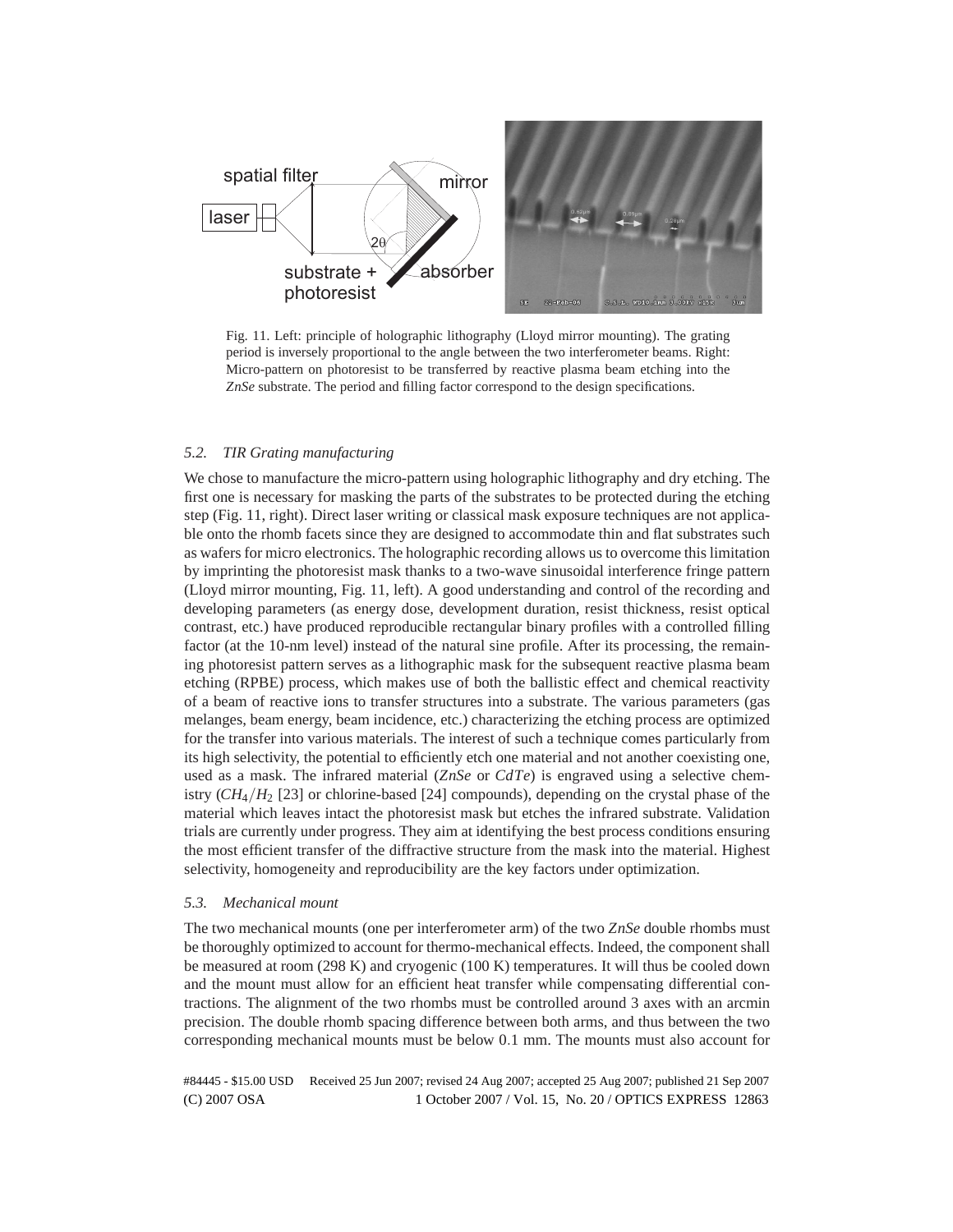

Fig. 12. Design of the *ZnSe* double Fresnel rhomb APS mechanical mounts. Right illustrates the practical implementation of the components in the interferometer at 45° from the test bench table, rotated of 90° from each other.

the *ZnSe* sensitivity to stress birefringence. In order to quantify the latter to help the mount design, a finite element analysis was conducted and resulted in the conclusion that the rhombs must lay freely at 45° in their mounts (Fig. 12). Indeed, given the stress-optics coefficient of *ZnSe*,  $C_{\lambda=10.6\mu m} \approx -12$  brewsters [25], even its own weight constraint  $\sigma$  can induce a substantial birefringence  $\Delta n = C_{\lambda=10.6\mu m} \sigma$  which is just within the specifications.

# **6. Measurement of a ZnSe Fresnel rhomb retardance at 632.8 nm**

We conducted preliminary measurements of the performance of a *ZnSe* Fresnel rhomb at 632.8 nm with a simple polarimeter arrangement [26](Fig.13). A governing equation relates the ratio of the intensities  $I^{\frac{\pi}{2}}$  (corresponding to P2<sup> $\frac{\pi}{2}$ </sup>) and  $I^0$  (corresponding to P2<sup>0</sup>) of the two orthogonal polarization states to the orientations of the input/output polarizer with respect to the retarder ( $α$ ), and the retardance ( $Γ$ )

$$
\frac{I^0}{I^{\frac{\pi}{2}}} = \frac{\sin^2 2\alpha \sin^2(\Gamma/2)}{1 - \sin^2 2\alpha \sin^2(\Gamma/2)}\tag{3}
$$



Fig. 13. Optical setup used to perform the *ZnSe* rhomb retardance measurement. Linearly polarized light (P1) is incident upon the rhomb, and the light emerges with an elliptical polarization. The intensities of the two orthogonal polarization states are measured by rotating the output polarizer (P2). *s* and *f* are respectively the slow and fast rhomb axis.